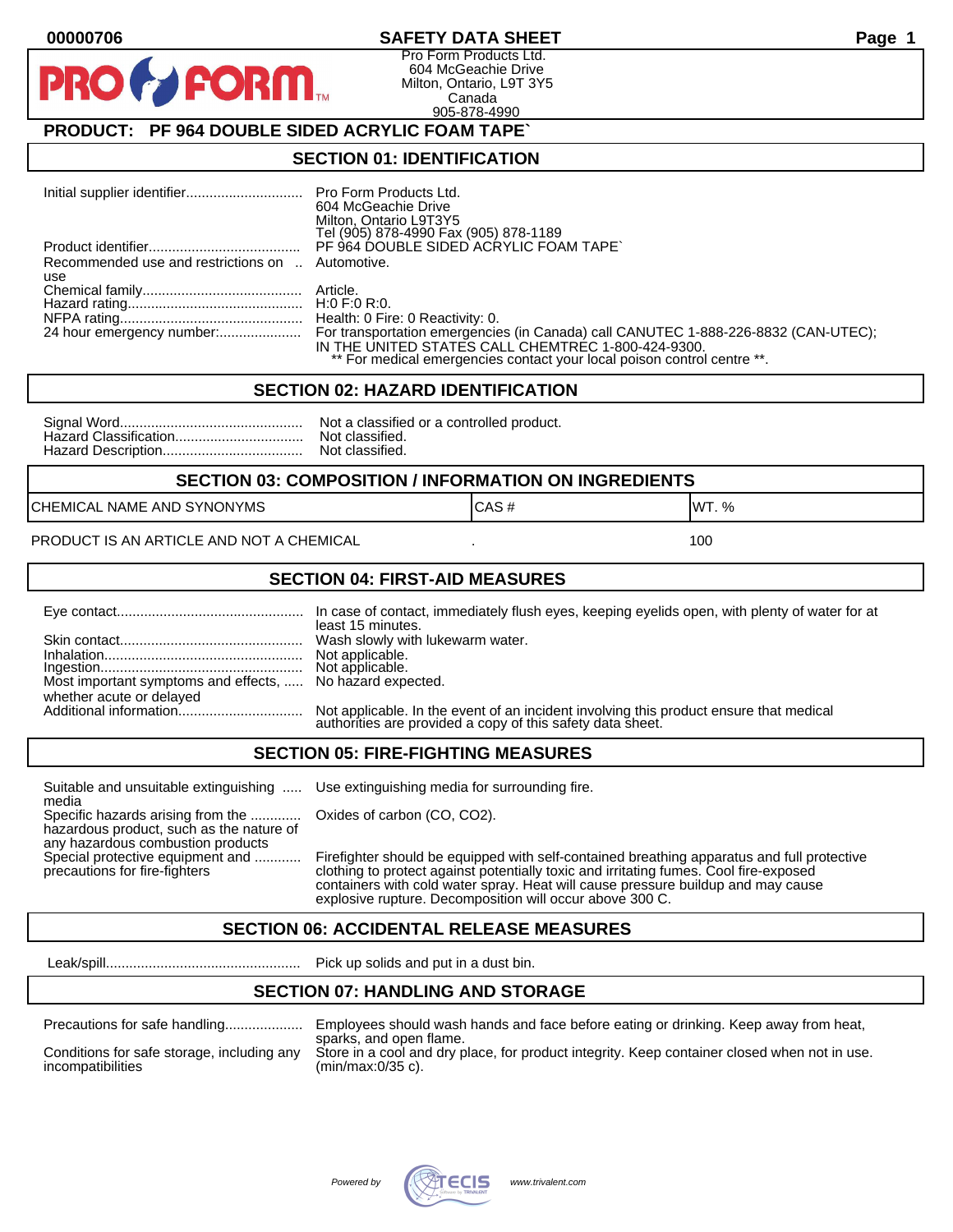## **PRODUCT: PF 964 DOUBLE SIDED ACRYLIC FOAM TAPE`**

### **SECTION 08: EXPOSURE CONTROLS / PERSONAL PROTECTION**

| <b>INGREDIENTS</b>               | TWA | <b>ACGIH TLV</b><br>STEL                                                                                                          | <b>IPEL</b> | <b>OSHA PEL</b><br>STEL                                                              | <b>NIOSH</b><br>IREL |
|----------------------------------|-----|-----------------------------------------------------------------------------------------------------------------------------------|-------------|--------------------------------------------------------------------------------------|----------------------|
|                                  |     | Not applicable.<br>Not applicable.<br>Not applicable.<br>Wear adequate protective clothes.<br>Safety boots per local regulations. |             | Educate and train employees on the safe use and handling of the product. Employees   |                      |
| Appropriate engineering controls |     | General ventilation.                                                                                                              |             | should wash their hands and face before eating, drinking, or using tobacco products. |                      |

## **SECTION 09: PHYSICAL AND CHEMICAL PROPERTIES**

| Appearance/Physical state                      | Tape.                                                             |
|------------------------------------------------|-------------------------------------------------------------------|
|                                                | Various colours. (Prolonged storage may lead to discolouration.). |
|                                                | Slight.                                                           |
| Odour threshold (ppm)                          | Not applicable.                                                   |
| Vapour pressure (mm Hg)                        | Not applicable.                                                   |
|                                                | Not applicable.                                                   |
|                                                | Not applicable.                                                   |
| Relative Density (Specific Gravity)            | No data.                                                          |
| Melting / Freezing point (deg C)               | Not applicable.                                                   |
|                                                | Insoluble.                                                        |
| Initial boiling point / boiling range (deg C). | Not applicable.                                                   |
|                                                | Not applicable.                                                   |
| Flash point (deg C), method                    | Not applicable.                                                   |
| Auto ignition temperature (deg C)              | Not applicable.                                                   |
| Upper flammable limit (% vol)                  | Not applicable.                                                   |
| Lower flammable limit (% vol)                  | No Data.                                                          |
| Partition coefficient - n-octanol/water        | No data.                                                          |
|                                                | No data.                                                          |
|                                                | No data.                                                          |

## **SECTION 10: STABILITY AND REACTIVITY**

| Conditions to avoid, including static  Keep away from heat.<br>discharge, shock or vibration<br>Hazardous decomposition products Oxides of carbon (CO,CO2). | Stable at normal temperatures and pressures.<br>Avoid heat, sparks and flames.<br>Possibility of hazardous reactions Will not occur under normal temperature and pressure. |
|-------------------------------------------------------------------------------------------------------------------------------------------------------------|----------------------------------------------------------------------------------------------------------------------------------------------------------------------------|
|                                                                                                                                                             |                                                                                                                                                                            |

# **SECTION 11: TOXICOLOGICAL INFORMATION**

| <b>INGREDIENTS</b>          |                                                                         | ILC50                                                                                   | ILD50 |
|-----------------------------|-------------------------------------------------------------------------|-----------------------------------------------------------------------------------------|-------|
| Effects of chronic exposure | Not expected to pose any hazards.<br>Not applicable.<br>Not applicable. | occupational hygiene adhered to, risks are improbable. May cause mechanical irritation. |       |

## **SECTION 12: ECOLOGICAL INFORMATION**

Persistence and degradability................... Not available.

## **SECTION 13: DISPOSAL CONSIDERATIONS**

and methods of disposal, including any contaminated packaging

Information on safe handling for disposal . Dispose of waste in accordance with all applicable Federal, Provincial/State and local